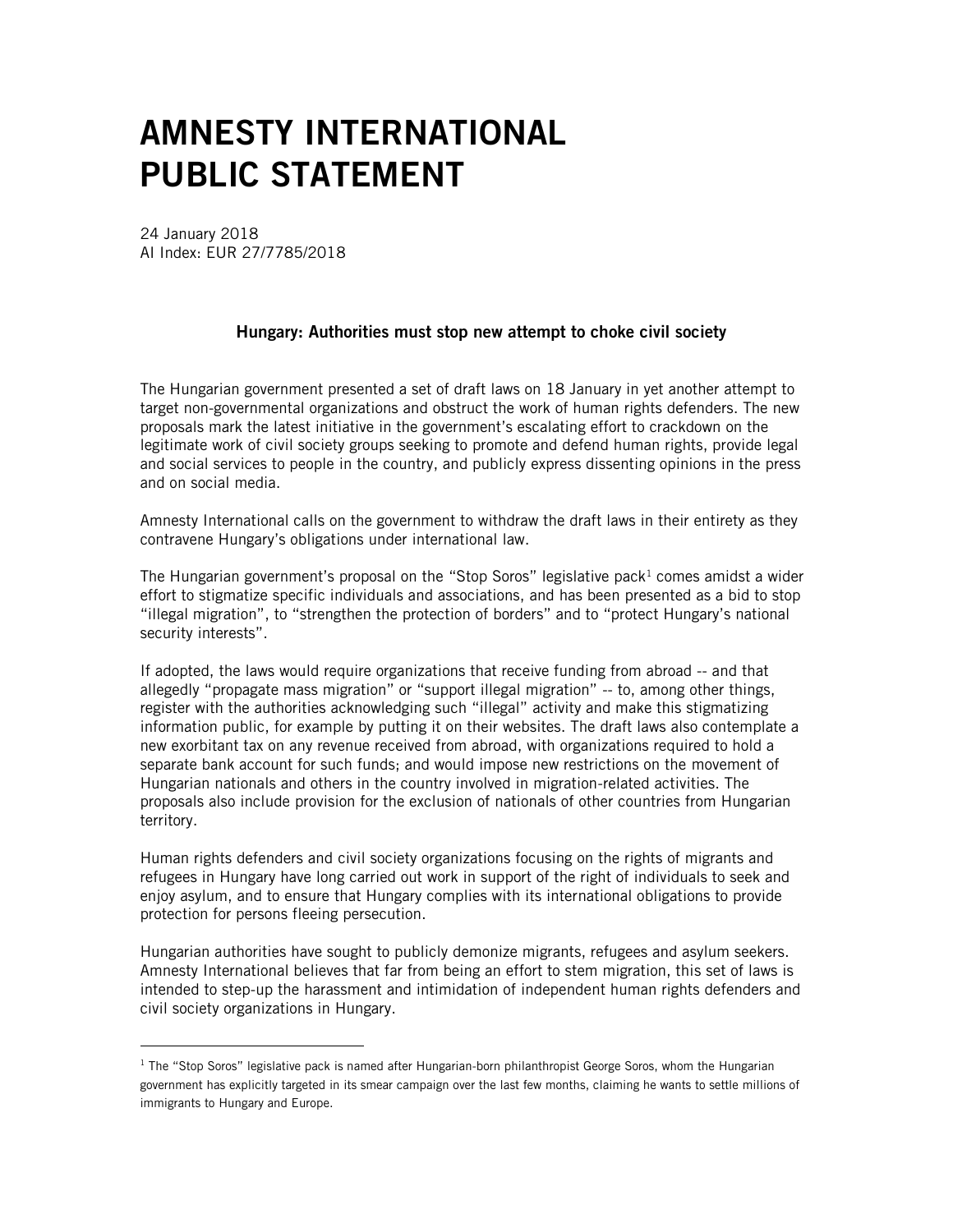The newly proposed legislation would put further restrictions on the ability of Hungarian civil society organizations to carry out their work by falsely labelling their activities as "illegal", imposing arbitrary and disproportionate administrative burdens and exorbitant fines, and implementing unjustified restrictions on the right to freedom of movement. On 20 January, Gyula Budai, Fidesz MP, publicly named the Hungarian Helsinki Committee, Hungarian Civil Liberties Union and Amnesty International as three non-governmental organizations that "support or organise illegal migration". The Head of Cabinet of the Prime Minister later claimed to have a list of organizations that allegedly "support illegal migration". The Hungarian Civil Liberties Union has requested access to the list under freedom of information laws.

The new requirements proposed in the draft bills would be in addition to the administrative burdens imposed on civil society organizations in June 2017, after [the Law on the transparency of](https://www.amnesty.org/en/latest/news/2017/06/hungary-ngo-law-a-vicious-and-calculated-assault-on-civil-society/)  [organizations funded from abroad](https://www.amnesty.org/en/latest/news/2017/06/hungary-ngo-law-a-vicious-and-calculated-assault-on-civil-society/) entered into force. That law mandated that organizations that receive funding from outside Hungary register with the authorities and included provision for fines and criminal sanctions for those who failed to comply.

Infringement proceedings for breach of EU law initiated by the European Commission against Hungary after the 2017 NGO law was approved are currently pending at the European Court of Justice. Amnesty International Hungary has refused in principle to comply with the June 2017 law and, together with other organizations, is currently challenging it before the courts.

International human rights law and standards guarantee the right to freedom of association, which includes the right to form and join formal or informal groups to take collective action, which is a critical element of the work of human rights defenders. States have an obligation to provide the legal framework for the establishment of associations and must abstain from unduly obstructing the exercise of this right.

The right to seek, receive and utilize resources, including from international and foreign sources, is an essential element of the right to association and it is also enshrined in the UN Declaration on Human Rights Defenders. Under EU law, member states cannot place unjustified and/or disproportionate limitations on the free movement of capital, including funding from outside the EU.

The authorities have opened a three-week public consultation period that will end in early February, after which the bill would go to the Hungarian parliament for debate and vote.

Amnesty International, in consultation with other NGOs and civil society actors in Hungary, will participate in the consultation. Amnesty International is joining other organizations urging the Hungarian government to withdraw these new proposals because they contravene the rights to freedom of association, expression and movement, and because they are:

- Dishonest The proposals are not an effort to stem migration, but to step-up the harassment and intimidation of independent NGOs and civil society more broadly in Hungary, which began in earnest in 2013, is reflected in the June 2017 NGO law, and continues with these draconian proposals.
- Arbitrary The government does not retain absolute power to determine who in civil society is engaged in important work and what financial resources should be available to them. Under international law, people have the right to form organizations and to work together to achieve goals in the public interest.